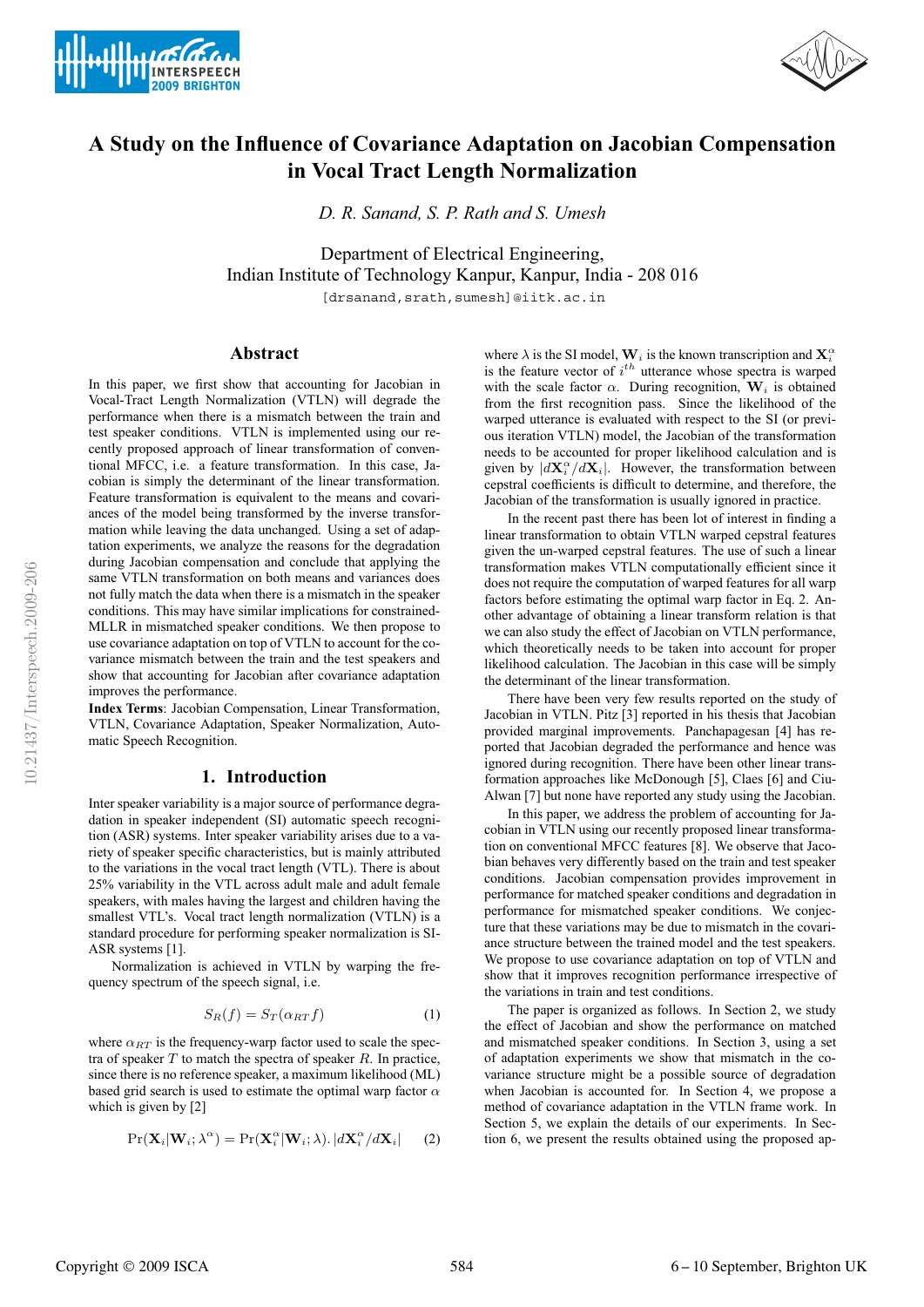Table 1: *Recognition Performance of LT-VTLN With and Without Jacobian Compensation*

|                    | <b>TIDIGITS</b> | RM-Task |
|--------------------|-----------------|---------|
| Method             | M-C             | A-A     |
| Baseline (No-VTLN) | 69.08           | 96.60   |
| LT-VTLN (No-Jacob) | 96.45           | 97.07   |
| LT-VTLN (Jacob)    | 8737            | 97.07   |

• A-A - Adult train - Adult test • M-C - Male train - Child test

proach to show that Jacobian improves the performance when properly accounted for in VTLN. In Section. 7 we present our conclusions followed by references.

# **2. Study of Jacobian in VTLN**

We have recently shown that warped cepstral features  $X^{\alpha}$  can be generated using a linear transformation (LT) of conventional (un-warped) MFCC features,  $X$  [8], i.e.

$$
X^{\alpha} = A^{\alpha} X \tag{3}
$$

where the warp-matrix  $A^{\alpha}$  can be analytically computed given the warping function  $q(\alpha, f)$ . Obtaining such a relation will enable us to study the effect of Jacobian, as it will be simply the determinant of the transformation matrix  $A^{\alpha}$ .

Before proceeding further, we present the results showing the effect of Jacobian on VTLN performance. The experiments are performed in a manner similar to the conventional filter bank based VTLN, with the only difference being in choosing the appropriate warping matrix. The details of the the experimental setup are described later in Section 5.

Table. 1 shows recognition results with and without Jacobian compensation using the proposed linear transformation. The experiments are performed on TIDIGITS (male train – children test) and RM1 (adult train – adult test) databases. It can be observed from the table that in case of M-C, performance degrades after taking Jacobian into account in the warp factor estimation. In case of A-A, there is no improvement in recognition performance after Jacobian compensation. We believe that although Jacobian compensation might not provide huge improvements, it should improve recognition performance when properly accounted for. It is therefore surprising to note that M-C performance drops drastically, indicating that Jacobian is not taken into account correctly.

We believe that the reason for this degradation is the improper calculation of likelihood while estimating the optimal warp factor using Eq. 2. This can happen when there is a mismatch between the model and the warped features. If the likelihood calculation is not proper, Jacobian can over compensate the likelihood and hence result in the degradation of recognition performance. In Eq. 3, the mismatched data X may be assumed to come from a distribution with model parameters  $\mu_T$  and  $\Sigma_T$ . Applying VTLN linear transform  $A^{\alpha}$  to get warped features  $X^{\alpha}$  would imply that  $X^{\alpha}$  has model parameters  $A^{\alpha} \mu_T$  and  $A^{\alpha} \Sigma_T (A^{\alpha})^T$ . These model parameters should match the parameters of the SI model (or previous iteration VTLN model) since the data is warped to match this model. If mismatched data X is indeed *exactly* related to the model observations through a linear transformation, then the likelihood calculation will be perfect and Jacobian compensation is mathematically correct. However, we conjecture that warping the data might match the means properly, but there might be differences in the covariance structure between the model and the

Table 2: *Recognition Performance of Various Adaptation Experiments*

|                     | <b>TIDIGITS</b> | RM-Task |
|---------------------|-----------------|---------|
| Method              | M-C             | $A - A$ |
| Baseline (No-VTLN)  | 69.08           | 96.60   |
| CMLLR.              | 91.56           | 96.92   |
| MLLR (mean-only)    | 94.95           | 96.88   |
| MLLR (mean $+$ cov) | 95.01           | 97.27   |

• A-A - Adult train - Adult test • M-C - Male train - Child test

data. This is because VTLN-warping is done to match the spectra and therefore the means should match, since the features are derived from the spectra. However, the covariance structure need not match. From the results in Table. 1, we also observe that without Jacobian there is a huge gain in VTLN performance indicating a reasonable but not perfect match to the model. In the next section, we perform a set of adaptation experiments to understand whether the mismatch in the covariance structure might be responsible for performance degradation when Jacobian is accounted.

# **3. Mismatch in Covariance Structure**

We perform a set of adaptation experiments, like CMLLR, mean-only MLLR and separate MLLR mean and covariance adaptation in order to understand the effect of mismatch in the covariance structure. The reason for performing these experiments is to understand how each of these transformations affect the performance for matched and mismatched train and test speaker conditions. The results are shown in Table. 2

In all the above experiments, we derive a separate adaptation matrix for each speaker on the test data using the baseline transcription. In the case of MLLR (mean + cov) for TIDIGITS, we performed diagonal covariance adaptation (MLLRVAR in HTK[9]) as the data was not sufficient for deriving full covariance adaptation (MLLRCOV in HTK [9]).

For the mismatched train and test speaker conditions (M-C), we observe that CMLLR has a performance much inferior to Mean-only adaptation. This is not the case in matched speaker conditions (A-A), where it is slightly better than Mean-only adaptation. We observe that in both the tasks, using a separate transformation for means and covariances provides the best performance.

CMLLR can be seen as an equivalent to VTLN with Jacobian compensation, as it can also be viewed as a feature domain transformation. This is to say that the likelihood of the observed sequence  $(X_t)$  with respect to the model parameters  $(\mu, \Sigma)$  and the transformation matrix  $(B)$  is equivalent to applying the inverse transformation matrix on the observation vectors and accounting for the Jacobian of the transformation [10].

$$
\mathcal{L}(\mathbf{X}_{t}; \mu, \Sigma, \mathbf{B}) = \mathcal{N}(\mathbf{B}^{-1}\mathbf{X}_{t}; \mu, \Sigma) + \log(|\mathbf{B}^{-1}|) \quad (4)
$$

In our approach to linear transformation for VTLN, we have a separate transformation matrix  $\mathbf{A}^{\alpha} (= \mathbf{B}^{-1})$  for each warp factor which is used in generating warped features. The variation of *logdet* values for different warp factors is shown in Fig. 1.

From the above experiment, we conclude that using a single transformation matrix to transform both means and variances degrades the performance in mismatched speaker conditions. In other words, applying a single transformation matrix on both the means and the covariances will not provide a complete match between the data and the model.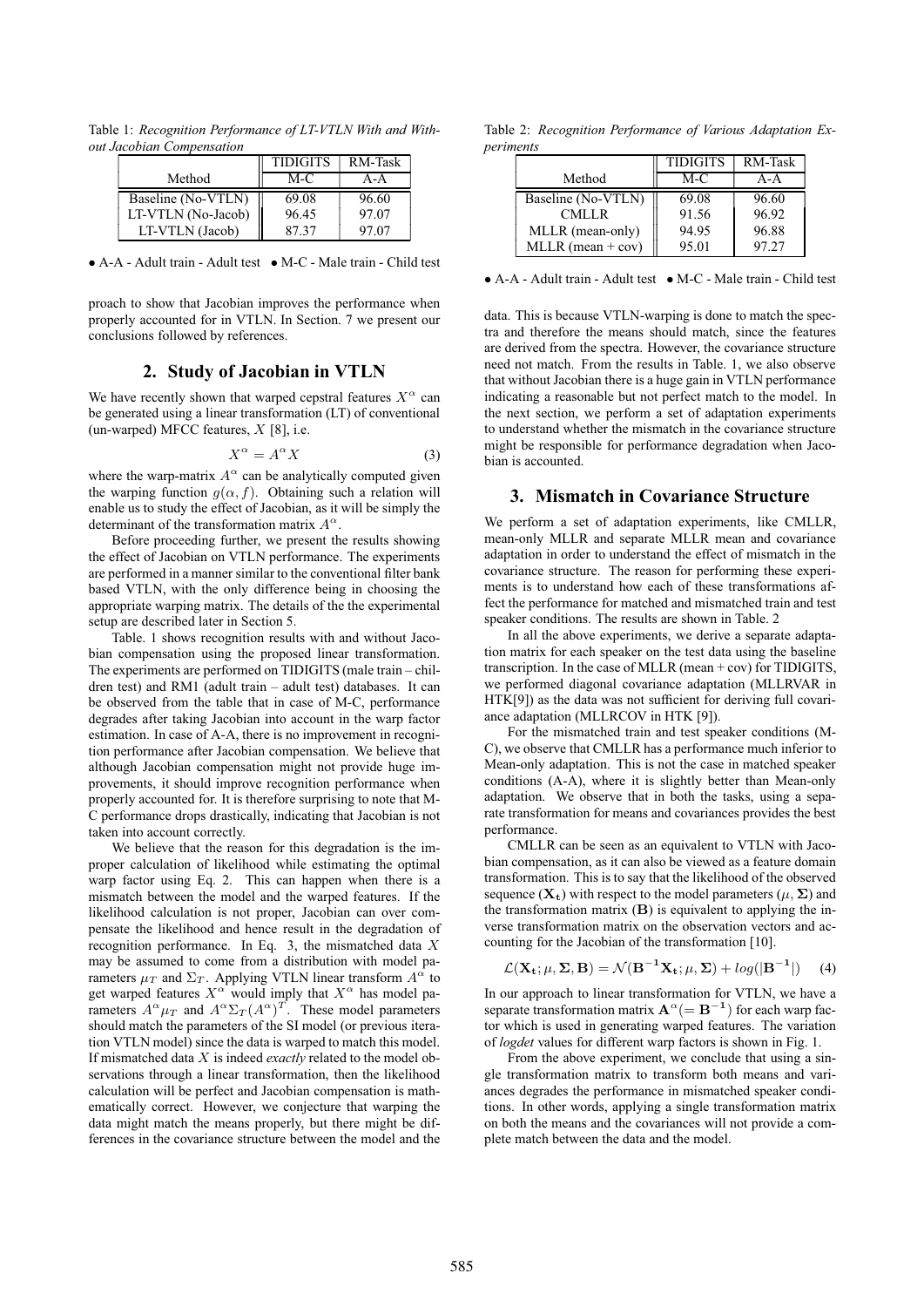

Figure 1: *Plot showing the variation of*  $log(|A^{\alpha}|)$  for RM task.

In the case of VTLN, presuming that frequency-warping to normalize the spectra is able to match the means properly, performing some sort of covariance adaptation might improve the performance when Jacobian is accounted in VTLN. In the next section, we propose a method of covariance adaptation in the VTLN frame work to reduce the mismatch between the trained model and the test speakers.

# **4. Covariance Adaptation**

As discussed in the previous sections, mismatch in the covariance structure might be responsible for degradation in performance when Jacobian is accounted. We propose to perform covariance adaptation on top of VTLN to overcome this effect. This implies that we keep the means unchanged and adapt the covariances of the trained model to better represent the covariance of the test data.

For example, let us consider the case of male train and children testing (case of M-C). Let  $\lambda_M$  represent the male trained model, with  $\mu_M$  and  $\Sigma_M$  representing the means and covariances respectively. Now we estimate a new model using child (adaptation) data to adjust the covariance structure of the male model to better represent the children data. Mathematically,

$$
\mu_M = \mu_M \quad \text{and} \quad \hat{\Sigma_M} = H \Sigma_M H^T \tag{5}
$$

where  $\sum_M$  is the modified covariance and H represents the covariance transformation. The steps in creating the covariance adapted model can be summarized as:

- Create the male train model using the male training data  $(\lambda_M)$ .
- Now using children data (adaptation data), perform alpha estimation *without* Jacobian. We follow this because, initially accounting for Jacobian is not proper.
- Now using the alpha estimation from the previous step to obtain warped features and  $\lambda_M$ , we create a variance adapted model, say  $\lambda_{MVNJ}$ , (here M- Male, V- Variance Adapted NJ - No Jacobian).
- Using  $\lambda_{MVNJ}$ , we now perform alpha estimation on the adaptation data *with* Jacobian.
- Now create a new variance adapted model  $(\lambda_{MVJ})$  using  $\lambda_{MVNJ}$  and the warped data based on alpha estimation from the previous step.

The procedure is illustrated in Fig. 2.

#### **5. Recognition Experiments**

The recognition experiments are performed on two different databases, which include Resource Management (RM1) task



Figure 2: *Illustrating the training procedure for creating the covariance normalized model*

and TIDIGITS. Both the databases are wide-band speech having a sampling frequency of 16KHz for RM1 and 20KHz for TIDIGITS respectively. RM1 is an adult-speaker database consisting of 3990 utterances for train and 300 for test. TIDIGITS consists of 4235 utterances for male train and 3847 utterances for children testing.

In TIDIGITS, the digits are modeled as whole word simple left-to-right HMMs without skips and have 16 states per word with 5 diagonal covariance Gaussian mixtures per state. On the RM1 database, we perform the recognition task using statetied cross-word triphones. We use phonetic decision tree based clustering for tying the states. The phone HMM models consist of 3 states with 6 diagonal covariance Gaussian mixtures per state. In both the tasks, we used a silence model having 3 states and a single state short pause model tied to the middle state of the silence model. The features in all tasks are of 39 dimensions comprising normalized log-energy,  $c_1, \ldots, c_{12}$  (excluding  $c<sub>0</sub>$ ) and their first and second order derivatives. In all cases, cepstral mean subtraction was applied.

VTLN is performed both during training and testing and we perform warp factor estimation at the utterance level. While performing recognition in VTLN, we follow a two pass approach. Jacobian is compensated both during training and testing. While performing the covariance adaptation experiments, we use the train part of the children data (3925 utterances) available for TIDIGITS to find the covariance adaptation matrix. In case of RM task, since the train and test conditions are matched we use the train data itself to estimate the covariance adaptation matrix and do not use any information from the test data.

#### **6. Results and Discussion**

Table. 3 presents the results using the proposed method for speaker normalization for VTLN using Jacobian compensation. We observe that after performing covariance adaptation and then accounting for Jacobian, there is no degradation in performance. It has improved the performance over the no-Jacobian case as well. We also observe that the performance for RM task has improved. We believe that Jacobian will not provide big improvements but when accounted properly should not degrade the performance.